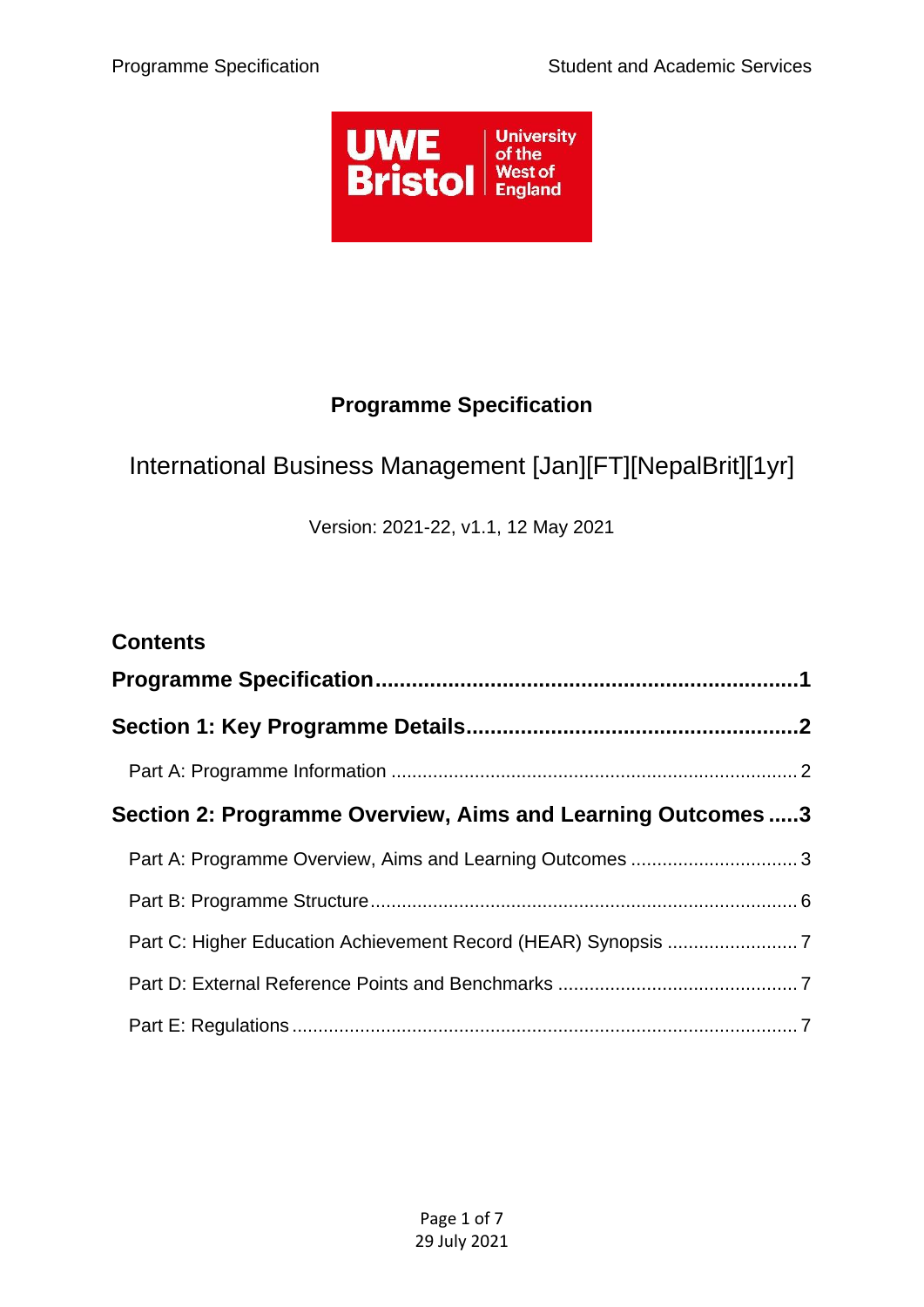# <span id="page-1-0"></span>**Section 1: Key Programme Details**

## <span id="page-1-1"></span>**Part A: Programme Information**

| Programme title: International Business Management [Jan][FT][NepalBrit][1yr]                              |
|-----------------------------------------------------------------------------------------------------------|
| <b>Highest award: MSc International Business Management</b>                                               |
| <b>Interim award: PGCert International Business Management</b>                                            |
| <b>Interim award: PGDip International Business Management</b>                                             |
| <b>Awarding institution: UWE Bristol</b>                                                                  |
| Affiliated institutions: Not applicable                                                                   |
| <b>Teaching institutions: UWE Bristol</b>                                                                 |
| Study abroad: No                                                                                          |
| Year abroad: No                                                                                           |
| Sandwich year: No                                                                                         |
| <b>Credit recognition: No</b>                                                                             |
| Department responsible for the programme: FBL Dept of Business &<br>Management, Faculty of Business & Law |
| <b>Contributing departments: Not applicable</b>                                                           |
| Professional, statutory or regulatory bodies: Not applicable                                              |
| <b>Apprenticeship: Not applicable</b>                                                                     |
| <b>Mode of delivery: Full-time</b>                                                                        |
| Entry requirements: For the current entry requirements see the UWE public<br>website                      |
| For implementation from: 01 January 2022                                                                  |
| Programme code: N14F12-JAN-FT-NE-N14512                                                                   |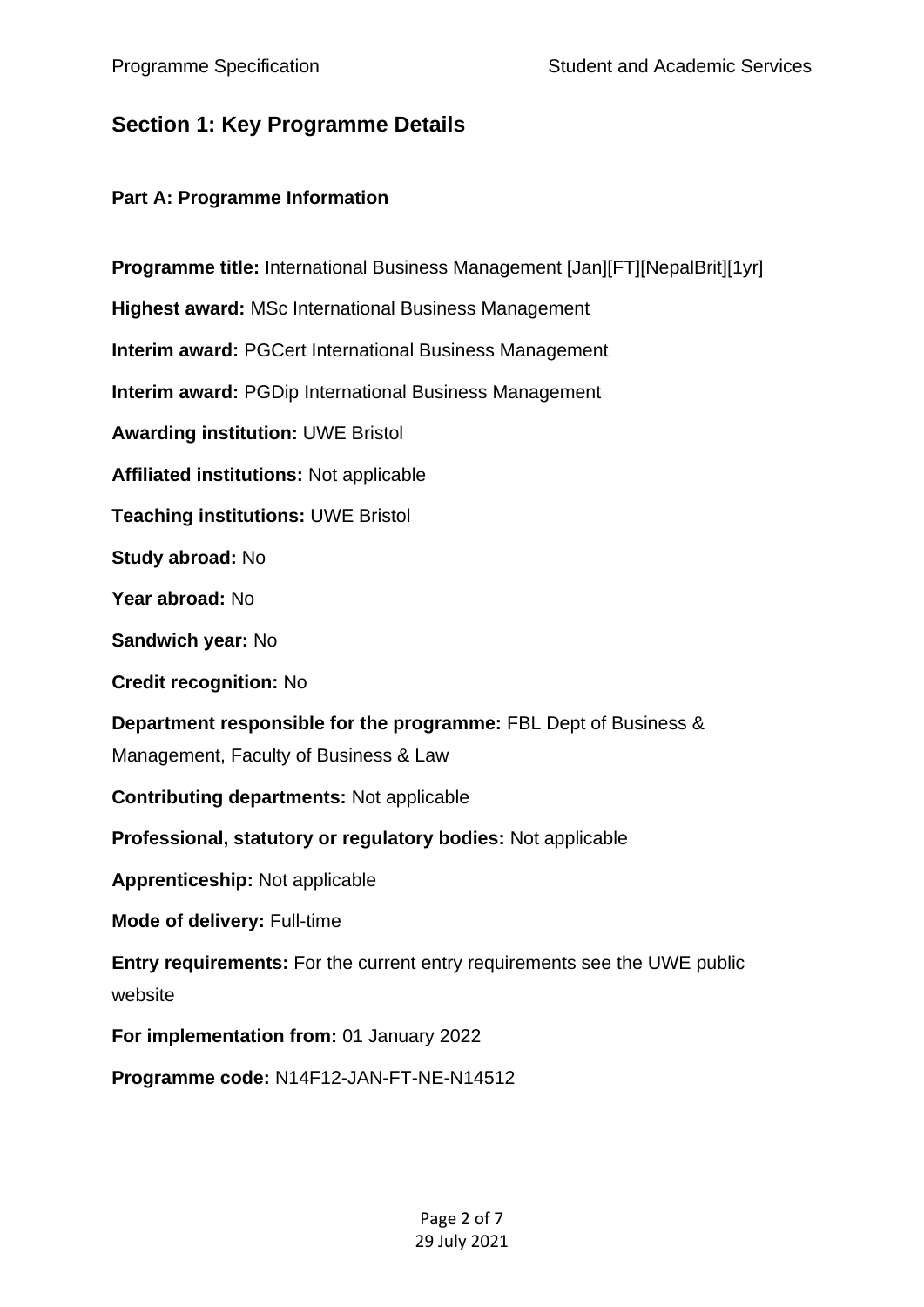## <span id="page-2-0"></span>**Section 2: Programme Overview, Aims and Learning Outcomes**

### <span id="page-2-1"></span>**Part A: Programme Overview, Aims and Learning Outcomes**

**Overview:** This one-year, full-time MSc in International Management will provide a range of expertise, knowledge and skills required to perform a managerial role in an international context.

**Educational Aims:** The programme focuses on integration of theory and practice to develop students' knowledge base, behaviours and skills both academically and professionally. A combination of pedagogical approaches including research and practice led teaching ensures that students on the programme learn and practice new knowledge and integrate their experiences to resolve complex managerial problems, with a view to creating a positive impact in the globalised world.

## **Programme Learning Outcomes:**

### **Knowledge and Understanding**

- A1. Markets the development and operation of markets for resources, goods and services
- A2. Customers customer expectations, service and orientation
- A3. People the management and development of people within organisations
- A4. Operations the management of financial, information and human resources, and operations and their impact upon organisations
- A5. Organisations –the complex relationships between people and organisations, exploration of organisational culture, strategic human resource management
- A6. Digital Technologies/Information Systems comprehension and use of relevant digital technologies/information n systems for application in business and management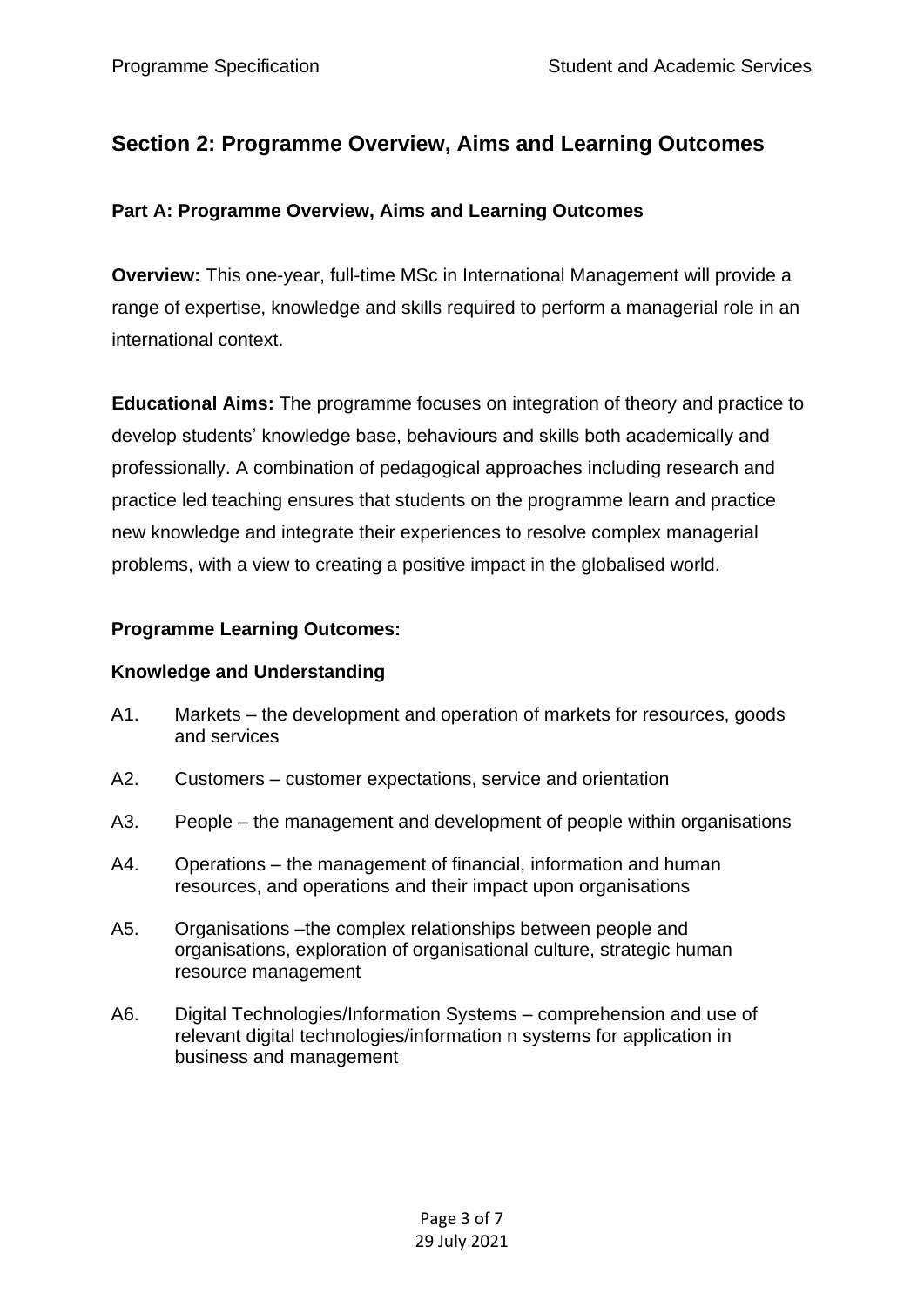- A7. Global business policy and strategy the development of appropriate policies and strategies within a changing environment to meet stakeholder interests, deep understanding of the national and cultural contexts in which businesses operate and plan strategies accordingly
- A8. Ethics and Sustainability recognition of ethical dilemmas, ethical values, corporate social responsibility and sustainability issues
- A9. Globalisation, diversity, intercultural contexts the development of intercultural competence and global citizenship, appreciation of the implications of globalisation for cultural diversity
- A10. Pervasive issues these would include business innovation, creativity, leadership, enterprise development, project management, knowledge management and risk management

#### **Intellectual Skills**

- B1. Being able to think critically and be creative: manage the creative processes in self and others; organise thoughts, analyse, synthesise, and critically appraise. This includes the capability to identify assumptions, evaluate statements in terms of evidence, detect false logic or reasoning, identify implicit values, define terms adequately and generalise appropriately
- B2. Being able to solve complex problems and make decisions; establish criteria, using appropriate decision-making techniques including identifying, formulating and solving business problems; and the ability to create, identify and evaluate options; the ability to implement and review decisions
- B3. Numeracy and quantitative skills including the development and use of relevant business models

#### **Subject/Professional Practice Skills**

- C1. The ability to apply cross-disciplinary knowledge in international management and operate as a professional
- C2. The ability to conduct research into business and management issues either individually or as part of a team through research design, data collection, analysis, synthesis and reporting
- C3. Using information and knowledge effectively: scanning and organising data, synthesising and analysing in order to abstract meaning from information and effective use of ICT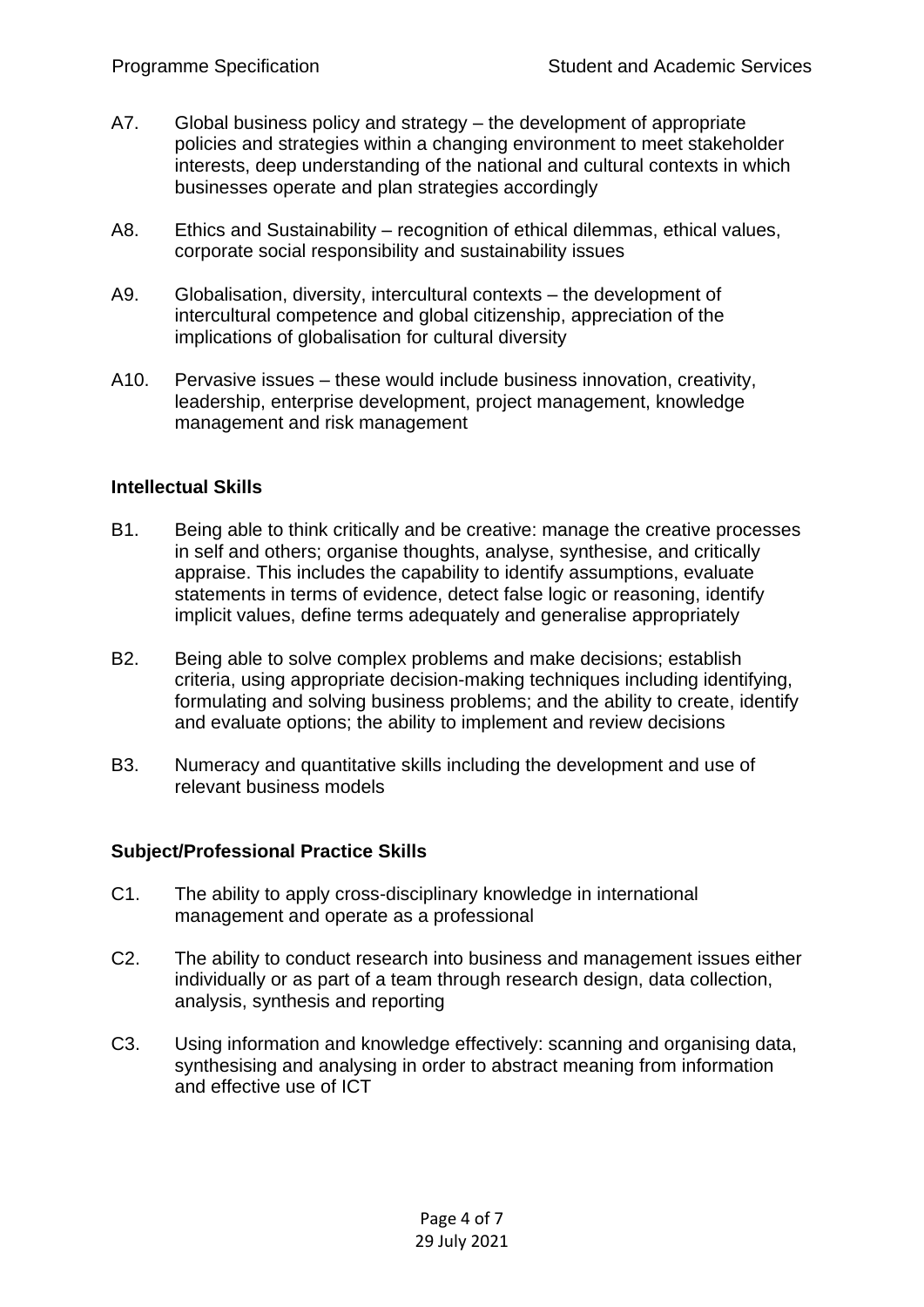- C4. Effective two-way communication: listening, effective oral and written communication of complex ideas and arguments, using a range of media, including the preparation of business reports
- C5. Effective performance within team environments and the ability to recognise and utilise individuals' contributions in group processes and to negotiate and persuade or influence others; team selection, delegation, development and management
- C6. Leadership and performance management: selecting appropriate leadership style for different situations; setting targets, motivating, monitoring performance, coaching and mentoring
- C7. Ability to recognise and address ethical dilemmas and corporate social responsibility issues, applying ethical and organisational values to situations and choices

#### **Transferable Skills and other attributes**

- D1. High personal effectiveness, organise thoughts, analyse, synthesise and critically appraise
- D2. Critical self-awareness, self reflection and self-management
- D3. Time management
- D4. Sensitivity to diversity in people and different situations
- D5. Conflict resolution, displaying commercial acumen, the ability to continue to learn through reflection on practice and experience
- D6. Ability to continue to learn through reflection on practice and experience
- D7. Encourage effective performance within a multi-national / multi-cultural team environment and recognise and utilise individuals' contributions in group processes
- D8. Develop graduate skill attributes for employment and career progression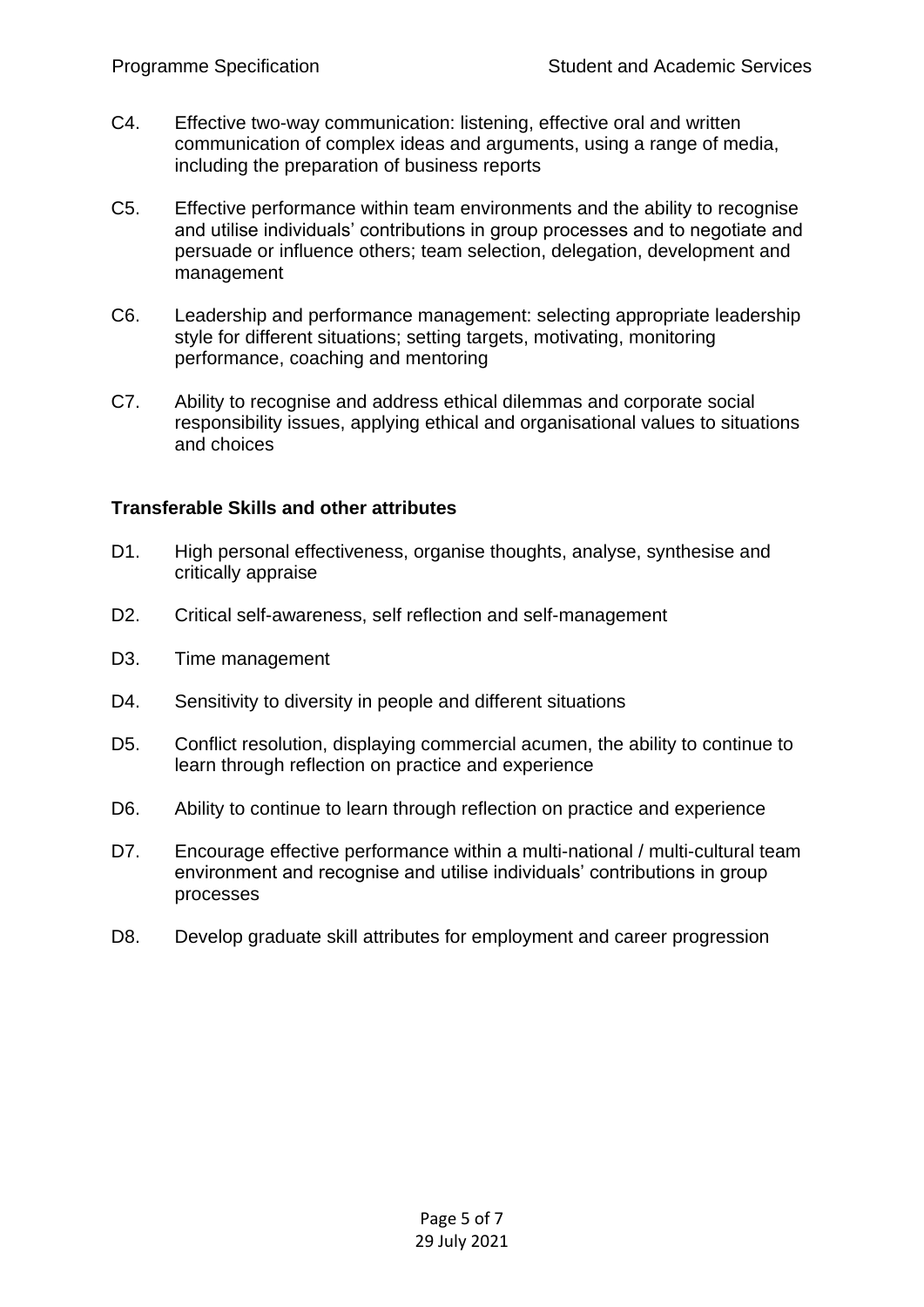## <span id="page-5-0"></span>**Part B: Programme Structure**

### **Year 1**

The student must take 180 credits from the modules in Year 1.

PG Certificate International Management: 60 credits, including UMSDPN-15-M The Strategic Context or UMSDPM-15-M Evaluating the Global Context

PG Diploma International Management: 120 credits, including UMSDPN-15-M The Strategic Context or UMSDPM-15-M Evaluating the Global Context

#### **Year 1 Compulsory Modules**

| <b>Module Code</b> | <b>Module Title</b>                                 | <b>Credit</b> |
|--------------------|-----------------------------------------------------|---------------|
| UMMDF7-15-M        | Digital Business Information Systems 2021-<br>22    | 15            |
| UMSDVH-60-M        | Dissertation: International Management<br>2021-22   | 60            |
| UMSDPM-15-M        | Evaluating the Global Context 2021-22               | 15            |
| UMSCUJ-15-M        | Innovation, Creativity and Enterprise 2021-<br>22   | 15            |
| UMSCCW-15-M        | Management Consultancy 2021-22                      | 15            |
| <b>UMAD47-15-M</b> | Managing Finance 2021-22                            | 15            |
| UMODPX-15-M        | People and Global Organisations 2021-22             | 15            |
| UMCDPR-15-M        | Personal and Professional Development<br>2021-22    | 15            |
| UMKDQ4-15-M        | The Service Concept: Design and Delivery<br>2021-22 | 15            |
| UMSDPN-15-M        | The Strategic Context 2021-22                       | 15            |